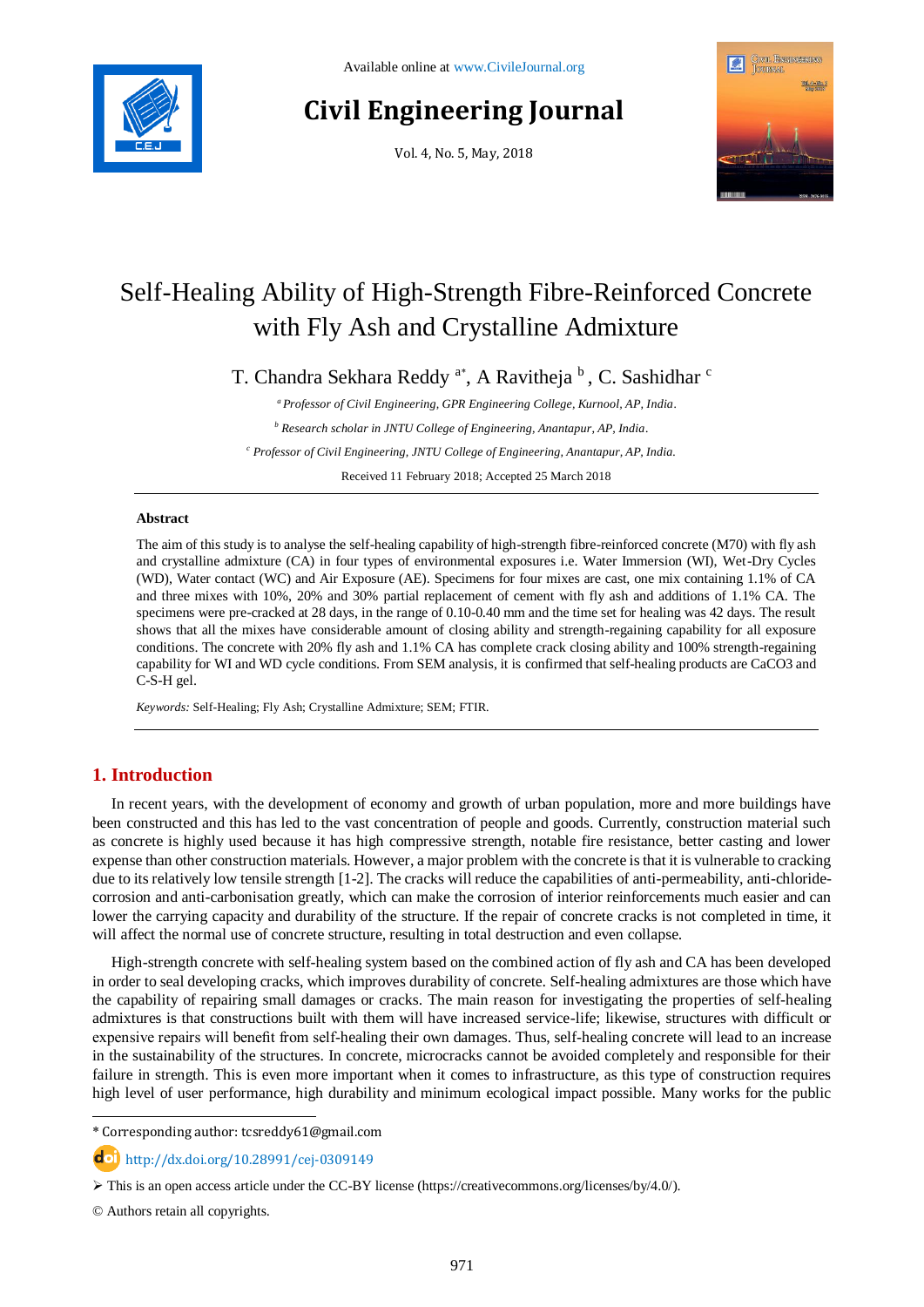services built in the second half of the last century are rapidly reaching high levels of degradation, reducing its function due to the deterioration of materials. Moreover, the continuous increase in population has caused an increase in demand for infrastructure capable of ensuring a high level of performance in service.

When a material degrades due to some damage, a special agent present within the material recovering the damage is called self-healing repair [2]. Self-healing is different from self-sealing in which the property which is recovered may vary [1-2]. From the natural process, bones and trees are the best examples that recover and repair their own strength [3]. Structure and shape of the material changes during self-healing which leads to the improvement of service life at low cost and also avoidance of complicated repair for the entire life [4]. To repair the crack, the research on self-healing is based on duration, mechanical strength and recovery property which depend on the structure. In some cases, both durability and mechanical based recovery are required; for example, water tightness is a property which is required for the structural stability and it prevents harmful substances that accelerate or activate corrosion, thus leading to loadbearing loss. Even though the self-healing concrete is popular in recent years, it was also known in earlier days. Neville [5] discussed the autogenous healing, and Fernández Cánovas [6] mentioned it as "cicatrization". Moreover, it is observed that concrete composition such as historical lime and lime-pozzolana mortars are featured to improve selfhealing capabilities. Such process has advantages for tighter cracks [7-9], as the process is fastened and healed in smaller volume. Many self-healing approaches, including autogenous, adhesive-based, mineral admixtures-based, and bacteriabased methods, have been developed [7]. There are two mechanisms for self- healing in concrete such as autonomous healing and autogenous healing [10-12]. Autogenous healing is a natural process which heals small cracks depending upon the composition of the concrete. Calcium carbonate and unhydrated cement are the additional ingredients, including other processes that help with self-healing [13]. Autonomous healing is another healing process based on engineering that improves the self-healing properties. Moreover, engineered healing is further classified as 'active' and 'passive' modes [11, 12, 14]. To activate the active mode, human help is required, but for 'passive' mode, no such help is required. In most of the cases, healing effects of autogenous healing are unreliable. Hence, engineered healing concepts are focussed in the recent years by incorporating self-healing agents, such as microencapsulated healing agents [15-17], bacterial concrete [18-19] and CAs [20-23]. The main objective of this project is to determine the self-healing ability of high-strength concrete (M70) with fly ash and CA in different exposure conditions.

## **2. Materials and Methods**

The materials used for this research were cement, coarse aggregate, fine aggregate, water, fly ash, CA, super plasticizer and steel fibres.

The type of cement used was OPC 53 grade. Aggregates of size (12-10mm) were selected as coarse aggregate, and river sand was used as fine aggregate. The coarse aggregate and fine aggregate are well-graded aggregates (Figure1 and 2). For making the crack controllable while avoiding excessive branching of cracks, the quantity of steel fibre was fixed at 40 kg/m<sup>3</sup>. In the concrete with CA, the CA added was 1.1% weight of the binder. Further, three mixes with partial replacement of cement with fly ash 10%, 20% and 30% and additions of 1.1% CA by weight of binder were cast and designated has  $FA_{10}CA$ ,  $FA_{20}CA$  and  $FA_{30}CA$  respectively. The mix proportions are shown in Table 1.

| <b>Mixes</b>        | Fly ash<br>$(\%)$ | Cement<br>(kg/m <sup>3</sup> ) | Fine aggregate<br>(kg/m <sup>3</sup> ) | Coarse aggregate<br>(kg/m <sup>3</sup> ) | <b>Fly ash</b><br>(kg/m <sup>3</sup> ) | Water<br>(lit/m <sup>3</sup> ) | Super plasticizer<br>(lit/m <sup>3</sup> ) | <b>Crystalline admixture</b><br>(kg/m <sup>3</sup> ) | <b>Steel fibers</b><br>(kg/m <sup>3</sup> ) |
|---------------------|-------------------|--------------------------------|----------------------------------------|------------------------------------------|----------------------------------------|--------------------------------|--------------------------------------------|------------------------------------------------------|---------------------------------------------|
| RC                  | $\mathbf{0}$      | 494                            | 700                                    | 1136                                     | $\mathbf{0}$                           | 148                            | 4.94                                       | $\mathbf{0}$                                         | 9.88                                        |
| <b>CA</b>           | 0                 | 494                            | 700                                    | 1136                                     | $\overline{0}$                         | 148                            | 4.94                                       | 5.434                                                | 9.88                                        |
| FA <sub>10</sub> CA | 10                | 444.6                          | 700                                    | 1136                                     | 49.4                                   | 148                            | 4.94                                       | 5.434                                                | 9.88                                        |
| FA <sub>20</sub> CA | 20                | 396                            | 700                                    | 1136                                     | 98                                     | 148                            | 4.94                                       | 5.434                                                | 9.88                                        |
| $FA_{30}CA$         | 30                | 346                            | 700                                    | 1136                                     | 148.2                                  | 148                            | 4.94                                       | 5.434                                                | 9.88                                        |

**Table 1. Mix design of self-healing concrete mixtures by weight**

The self-healing performance of the concrete cubes was evaluated by performing regained compressive strength. The crack was initiated in concrete cubes after curing in water for 28 days by applying compressive loads using compressive testing machine (CTM) as show in Figure 3. Then, the cracked specimens were cured for four different curing conditions (Table2) for 28 days and 42 days. Four different environmental conditions were considered in order to determine the influence of water availability on the self-healing capability of tested specimens. Then, the cured specimen was tested for compressive strength and results were presented in Figure 4.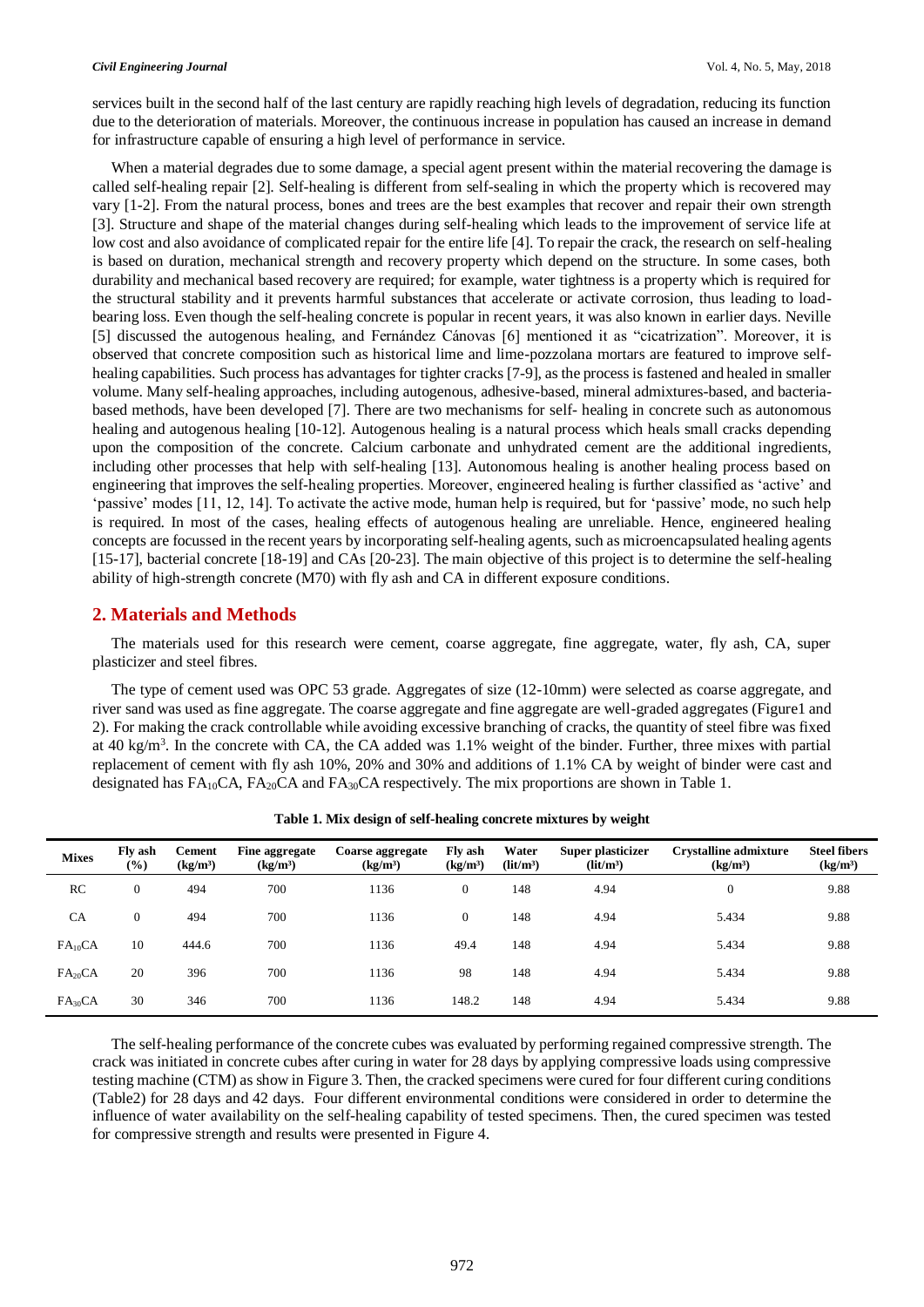









**Figure 3. Test setup for crack initiation** 

|  |  | Table 2. Types of Exposure simulation |  |
|--|--|---------------------------------------|--|
|--|--|---------------------------------------|--|

| <b>Exposures</b>     | <b>Conditions</b>                               |  |  |
|----------------------|-------------------------------------------------|--|--|
| Water Immersion (WI) | Continuous immersion in tap water.              |  |  |
| Wet-Dry Cycles (WD)  | 3 days water immersion and 3 days air exposure. |  |  |
| Water Contact (WC)   | Immersion in 2 cm of water layer.               |  |  |
| Air Exposure (AE)    | Open exposure to air                            |  |  |

#### **2.1 Evaluation of the regained strength properties**

Since the self-healing properties are projected to increase, a corresponding increase in the value of stiffness and cracking loads are expected from the stage of initial loading to reloading. Recovery of comperssive strength (R) was employed to calculate the improvement in self-healing strength using Equation (1) given below.

 $R = \frac{Required \text{ Compressive strength after healing}}{8400 \text{ K}}$ original compressive strength  $\times100$  (1)

## **3. Results and Discussion**

#### **3.1. Recovery of Compressive Strength**

Self-healing efficiency is to evaluate whether the material was able to recover some of its strength after acquiring some minor damages. Concrete with CA increasing the self-healing efficiency at all ages i.e. 7, 14, 21, 28 and 42 days for all the specimens were shown in Figure 4 and 5. It can be clearly observed that catalytic reaction between calcium ions and byproducts of cement hydration and unhydrated cement particles forming the C–S–H and CaCO<sub>3</sub> content. CAs acted as a bridge between cracks thus actuating considerable mechanical strength recovery. Self-healing was evident, as the healing materials proliferation in the sample exposed to the WI and WD curing conditions was much higher compared to the samples exposed to WC and AE curing conditions. Crack healing efficiency i.e. crack opening area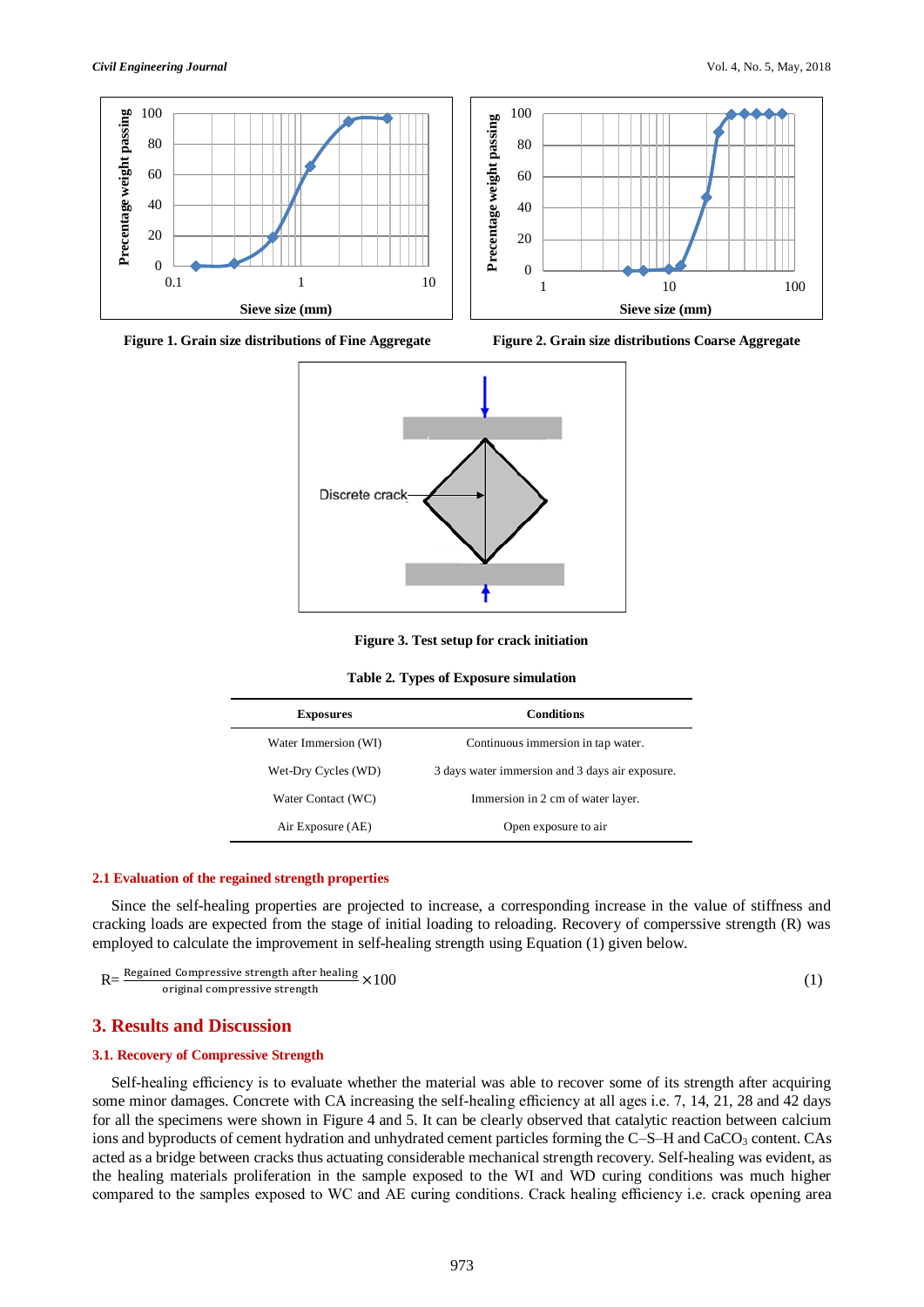reduction over time was found to increase from 28 to 42 days.

Self-healing efficiency of sample with CA is 91%-102% for WI, 87%-101% for WD, 79%-84% for WC and 69%- 74% for AE from 28 days curing to 42 days curing. The self-healing capability of samples with WI and WD are better than that of WC and AE. Even though the self-healing efficiency of the sample with WC conditions is less than that of WI and WD conditions, it is still higher than that of RC specimens. Self-healing efficiency samples with CA and 20% fly ash are 94%-104% for WI, 92%-101% for WD, 82%-88% for WC and 72%-75% for AE from 28 days curing to 42 days curing. The self-healing capability of samples with WI and WD are better than that of WC and AE. Even though self-healing efficiency of the sample with WC conditions is less than that of WI and WD conditions, it is still higher than that of CA specimens. This was due to the participation of unhydrated minerals present in the crack surface in the re-hydration process for the self-healing, which improves filling of voids by CaCO<sub>3</sub> and C–S–H content in the concrete cracked specimen. CA in concrete is also able to absorb moisture from the atmosphere, thus resulting in considerable amount of self-healing i.e., 70% in AE conditions. Out of the four exposure conditions, self-healing in WI and WD conditions are efficient. Similarly, response from early researchers [20-23] has showed the importance of water in the development of healing materials regardless of the minerals used for samples. For each test series under water curing condition, one representative crack location was chosen and the change in surface crack width was represented in Figure 6. It can be observed that the crack sealing at 42 day curing was better than that of 28 day curing. It can also be observed that formation of  $CaCO<sub>3</sub>$  is the main reason for crack sealing. It is also possible that more on-going hydration might have occurred inside the cracks of mixes in which more unhydrated binder material was available.



**Figure 4. Variation of Regained Compressive strength with respective to days of curing for four different curing conditions**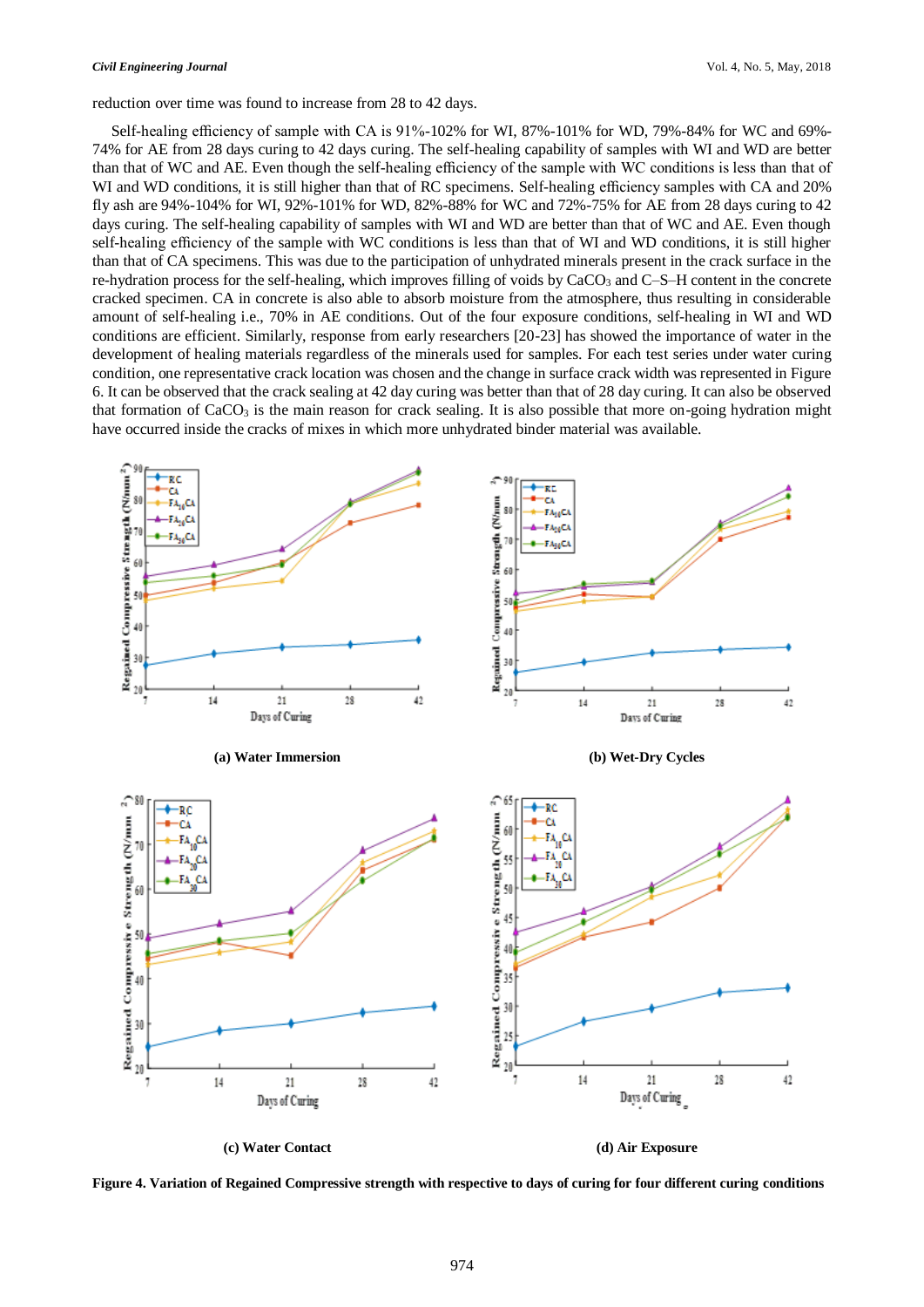

**Figure 5. Percentage recovery of compressive strength with respective to days of curing for four different curing conditions**



**Figure 6. Crack sealing patterns under the water curing condition**

#### **3.2. Microstructural Analysis**

The self-healing material microstructure characterisation based on SEM analysis is presented in this section. It has been observed that concrete with CA shows better performance and hydration products are denser than that of reference concrete. Microstructural investigation of CA concrete specimen shows that C-S-H gel and CaCO<sub>3</sub> are self-healing products. The SEM micrographs shown in Figure 7 indicates a reduction in calcium hydroxide crystals (Ca(OH)<sub>2</sub>) with a corresponding increase in the formation of amorphous C-S-H gels and CaCO<sub>3</sub> in concrete with CA. This gives rise to more strength and durability for the concrete.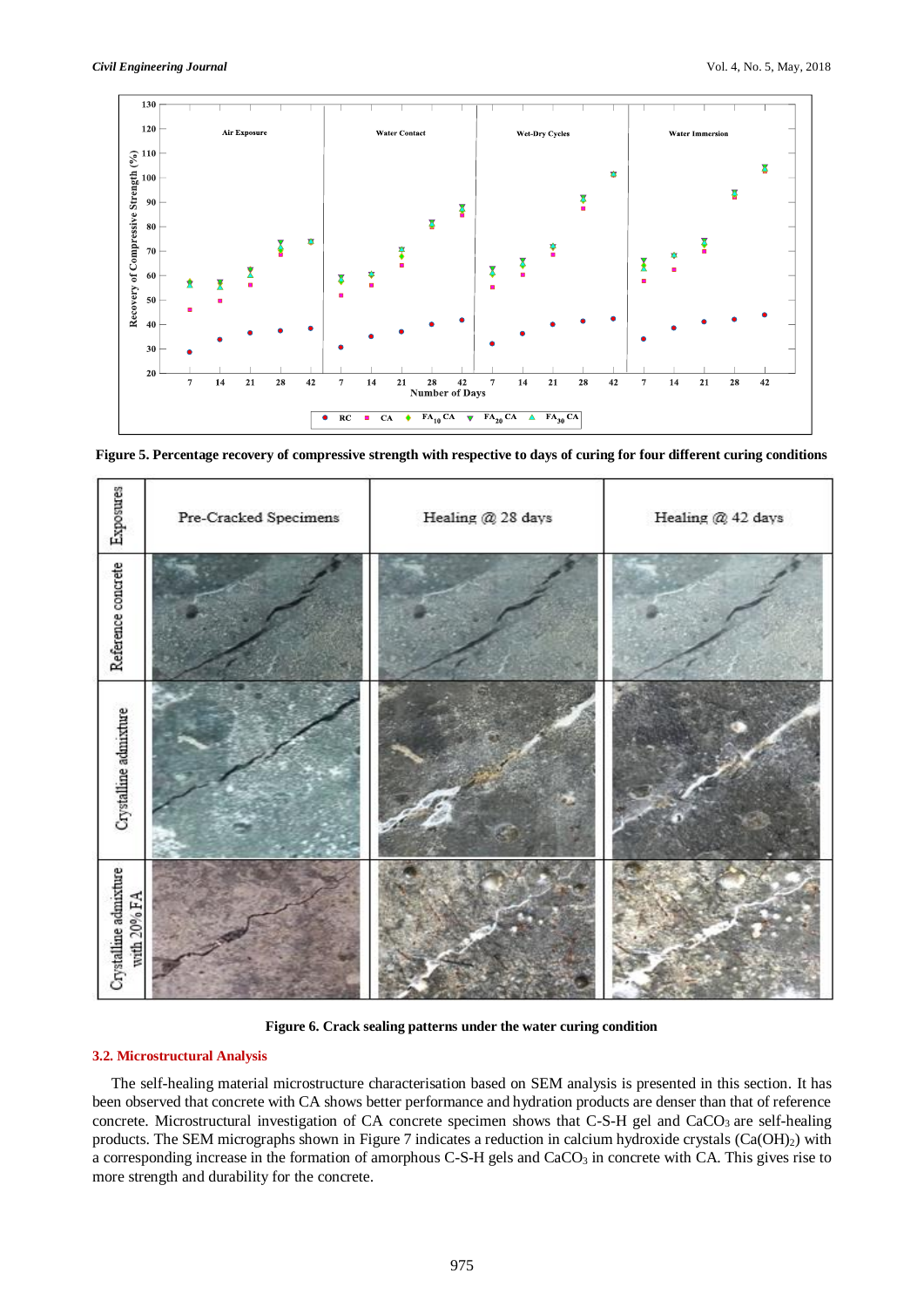

**(a) Reference concrete**



**(b) Concrete with crystalline admixture** 



**(c) Concrete with crystalline admixture and 20% fly ash**

**Figure 7. Microstructural morphology of the self-healing concrete under SEM investigation**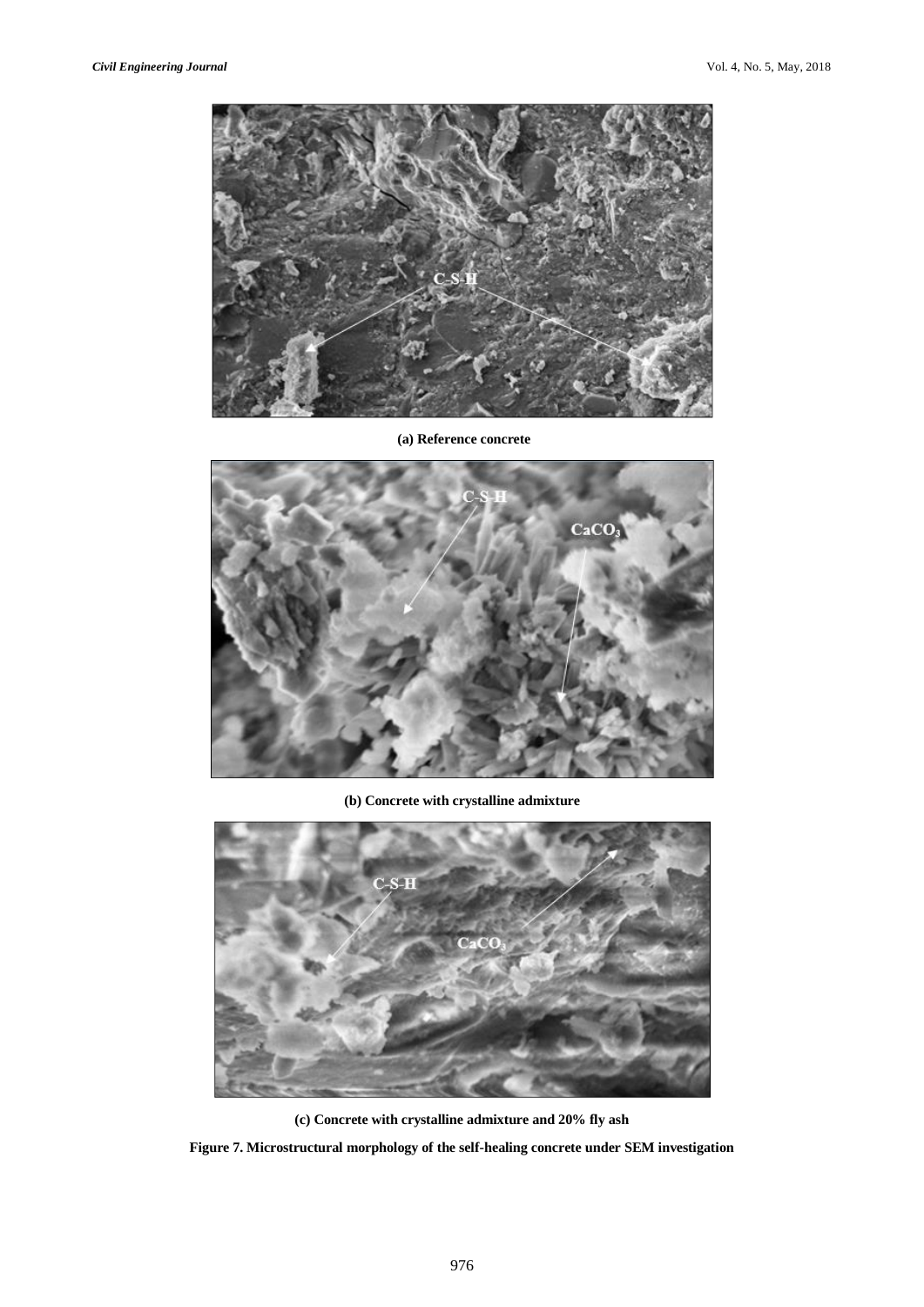#### **3.3. FTIR Analysis**

FTIR analysis has been done for attaining further particulars regarding the components of reaction products after self-healing. FTIR transmission spectra of RC, CA, FA<sub>20</sub> CA are presented in Figure 8.

A small broad band at 1600 cm<sup>-1</sup> was because of vibrations by the bending-in-plane of  $-OH$  group of low concentration that is free of water molecules. Furthermore, the FTIR spectrum revealed two discrete peaks at 1320 cm–  $1$  and 820 cm<sup>-1</sup>, equivalent to the stretching and bending-in-plane ambiences of the carbon–oxygen bonds of CH and calcium carbonate (CaCO<sub>3</sub>), subsequent to the reaction between calcium hydroxide (Ca(OH)<sub>2</sub>) and carbon dioxide in the air. The intensity of the 1320 cm<sup>-1</sup> band is anticipated to be closely associated with the ratio and depth of carbonation. The broad band detected at  $3711 \text{ cm}^{-1}$  in the infrared spectroscopy of OPC linked to overlap stretching vibrations of both the structural and free hydroxy groups of CH and water respectively. FTIR spectra of RC, CA, FA<sub>20</sub>CA which have been defined as fingerprint evidence for the degree of polymerization with the formation of calcium-silicate-hydroxide phase due to hydration [24] having strong band observed at  $900 \text{ cm}^{-1}$  and the band observed at  $520 \text{ cm}^{-1}$  were associated with the bending-in-plane vibrations of the Si–O bonds in  $C_3S$  (tricalcium silicates) and  $C_2S$  (dicalcium silicates) [25-28]. The intensity of these bending–in–plane vibrations of the Si–O bonds decreased as calcium-silicate-hydroxide crystals formed [24,29]. Therefore, it is evident that the intensity of calcium-silicate-hydroxide gel and CaCO<sub>3</sub> crystals are much higher in  $FA_{20}CA$  and CA while comparing with RC in that order. Below-mentioned reactions may be the cause for self-healing mechanisms:

The atmospheric gas  $CO_2$  liquefies very easily in H<sub>2</sub>O.In the dissolution process,  $CO_2$  reacts with the water molecules in forming  $H_2CO_3$  (carbonic acid).

$$
CO_2 + H_2O \leftrightarrow H_2CO_3 \leftrightarrow H^+ + HCO_3^- \leftrightarrow 2 H^+ + CO_3^{2-}
$$

The free calcium hydroxide within set concrete can further dissociate into  $Ca^{2+}$  and hydroxide (OH<sup>−</sup>) ions.

$$
Ca(OH)_2 \rightarrow Ca^{2+} + 2OH^-
$$

Calcium  $(Ca^{2+})$  reacts with bicarbonates and carbonate forms water insoluble pre-blocking precipitated crystals as calcium carbonate (CaCO<sub>3</sub>).

$$
Ca^{2+} + CO_3^{2-} \rightarrow CaCO_3
$$

$$
Ca^{2+} + HCO_3 \rightarrow CaCO_3 + H^+
$$

The mechanism of healing in concrete with CA is the expansion by volume of the products, i.e., CaCO<sub>3</sub> and C-S-H in hydration. The enhancement in the durability is because of rehydration product's densification that is accomplished by triggering more self-healing material formation.



**Figure 8. FTIR analysis**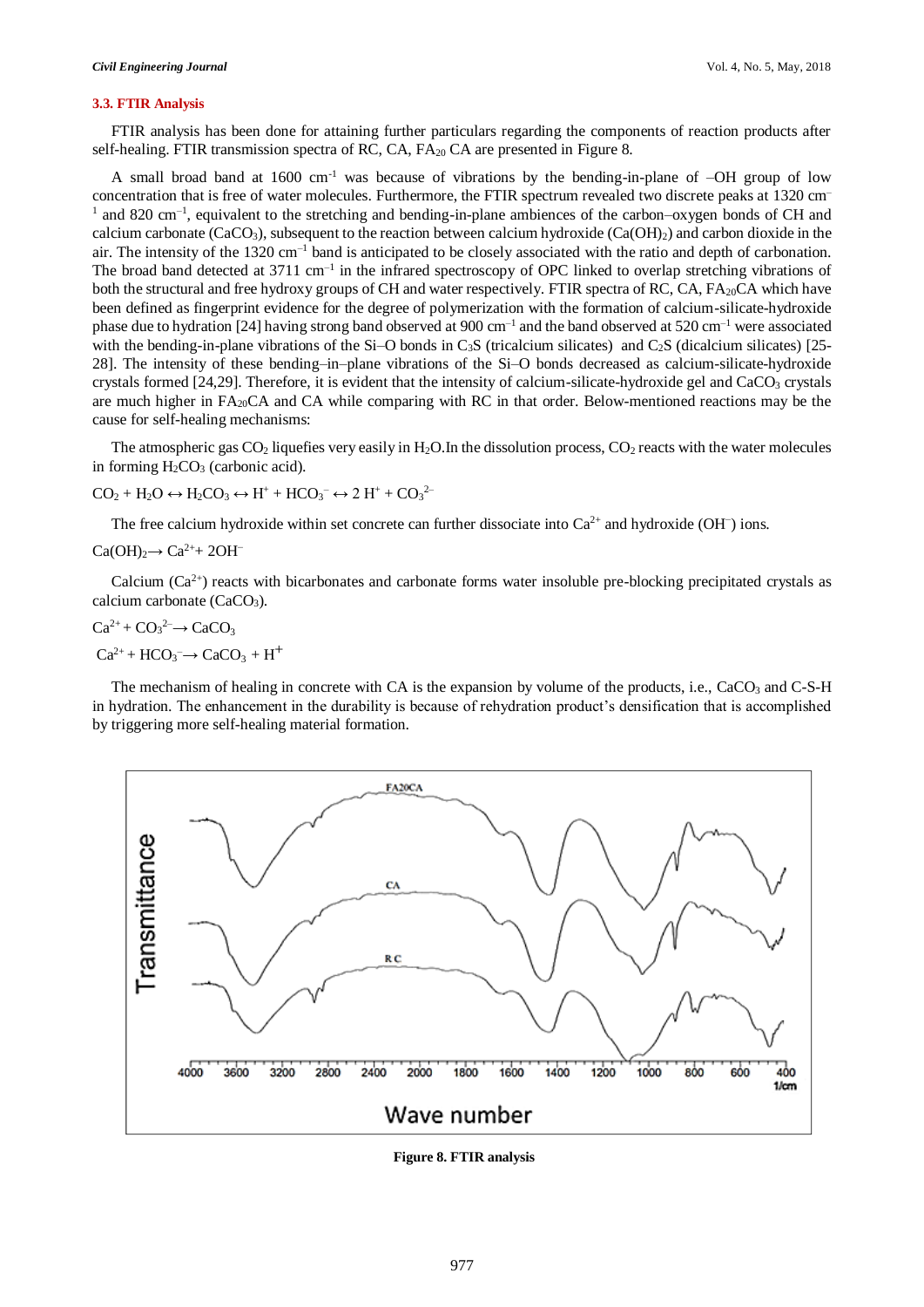### **4. Conclusion**

In this paper, a study on the self-healing ability of high-strength fibre reinforced concrete with fly ash and CA cracked specimens has been presented. The analysis is focussed on the recovery of regained strength of the cracked specimens by quantifying the self-healing effectiveness of CA and comparing the result of concrete specimens with and without fly ash under four different environmental exposures and the following conclusion are drawn.

- Concrete with CA immersed in water achieved 102% of self-healing efficiency and concrete with 20% fly ash and CAs in the WI exposure has achieved highest self-healing efficiency i.e. 104% at 42 days of curing.
- Concrete with CA in AE is also able to absorb moisture content from atmosphere, thus resulting in considerable amount self-healing i.e. 70%.
- From the SEM analysis, it is confirmed that  $C-S-H$  gel and  $CaCO<sub>3</sub>$  are the self-healing products.
- FTIR transmission spectra results showed the significant bond formation and mechanism of the self-healing property of the concrete with CA.
- From this work, it can be observed that the four exposures in order of decreasing healing rate are: WI > WD  $cycles > WC > AE$ .
- From this research work, it can be concluded that  $FA_{20}CA$  under WI has an excellent self-healing ability.

#### **5. References**

[1] Khaliq, W. and Ehsan, M.B. "Crack healing in concrete using various bio influenced self-healing techniques", Construction and Building Materials.2016: 349– 357, doi:10.1016/j.conbuildmat.2015.11.006.

[2] Wiktor, V. and Jonkers, H.M. (2011). "Quantification of crack-healing in novel bacteria -based self-healing concrete", Cement and Concrete Composites.2011. 33(7). 763– 770.doi:10.1016/j.cemconcomp.2011.03.012.

[3] Jonkers, H.M. and Schlangen, E. "Crack repair by concrete immobilized bacteria", Proceedings of the First International Conference on Self Healing Materials, Netherlands.2007, 18– 20.

[4] Wang, J., Van Tittelboom, K., De Belie, N. and Verstraete, W. (2012). "Use of silica gel or polyurethane immobilized bacteria for self-healing concrete", Construction and Building Materials.2012; 26(1): 532– 540, doi:10.1016/j.conbuildmat.2011.06.054.

[5] Muhammad, N.Z., Shafaghat, A., Keyvanfar, A., Abd. Majid, M.Z., Ghoshal, S.K., Mohammadyan Yasouj, S.E., Ganiyu, A.A. "Tests and methods of evaluating the self-healing efficiency of concrete: A review", Construction and Building Materials.2016; 112:1123– 1132, doi:10.1016/j.conbuildmat.2016.03.017.

[6] Xu, J., Deng, H. and Shen, X. (2014). "Safety of Moxibustion: A Systematic Review of Case Reports", Evidence-Based Complementary and Alternative Medicine. 2014; 1– 10. doi:10.1155/2014/783704.

[7] Huang, H. and Ye, G. "A review on self-healing in reinforced concrete structures in view of serving conditions."2014.available at: https://repository.tudelft.nl/islandora/object/uuid:bc600001- 17ed-4a9b-8e47- b54226e17903?collection=research.

[8] Jonkers, H.M., Thijssen, A., Muyzer, G., Copuroglu, O. and Schlangen, E. "Application of bacteria as self-healing agent for the development of sustainable concrete", Ecological Engineering.2010;36(2): pp. 230– 235, doi:10.1016/j.ecoleng.2008.12.036.

[9] Gollapudi, U.K., Knutson, C.L., Bang, S.S. and Islam, M.R. "A new method for controlling leaching through permeable channels", Chemosphere.1995;30(4):. 695– 705, doi:10.1016/0045- 6535(94)00435-W.

[10] Joseph, C., Jefferson, A.D., Isaacs, B., Lark, R. and Gardner, D. "Experimental investigation of adhesive based self healing of cementitious materials", Magazine of Concrete Research.2010; 62(11): 831– 843, doi:10.1680/macr.2010.62.11.831.

[11] Mihashi, H. and Nishiwaki, T. "Development of Engineered Self-Healing and Self-Repairing Concrete State of the Art Report", Journal of Advanced Concrete Technology.2012;10(5): 170– 184, doi:10.3151/jact.10.170.

[12] Rooij', M. de, Tittelboom, K. Van, Belie, N. De and Schlangen, E. "Self-Healing Phenomena in Cement-Based Materials: Stateof-the-Art Report of RILEM Technical Committee 221-SHC": Self-Healing Phenomena in Cement-Based Materials, Springer Netherlands, Netherland.2015.

[13] Van Tittelboom, K. and De Belie, N. "Self-Healing in Cementitious Materials A Review", Materials.2013; 6 (6):2182 2217, doi:10.3390/ma6062182.

[14] Dry, C. "Three designs for the internal release of sealants, adhesives, and waterproofing chemicals into concrete to reduce permeability", Cement and Concrete Research.2000;30(12): 1969– 1977, doi:10.1016/S0008-8846(00)00415-4.

[15] Pyerez, G., Jimenez, I., Erkizia, E., Gaitero, J.., Kaltzakorta, I. and Guerrero, A. "Effect of self-healing additions on the development of mechanical strength of cement paste", Chemistry of Materials Research.2013;5: 102.105.

[16] Yang, Y., Yang, E.-H. and Li, V.C. "Autogenous healing of engineered cementitious composites at early age", Cement and Concrete Research.2011; 41(2):pp. 176– 183, DOI:10.1016/j.cemconres.2010.11.002.

[17] Miaomiao Hu, Jintang Guo, Yongjin Yu, Lei Cao and Yang Xu. "Research Advances of Microencapsulation and Its Prospects in the Petroleum Industry. Materials 2017; 10: 369; doi:10.3390/ma10040369.